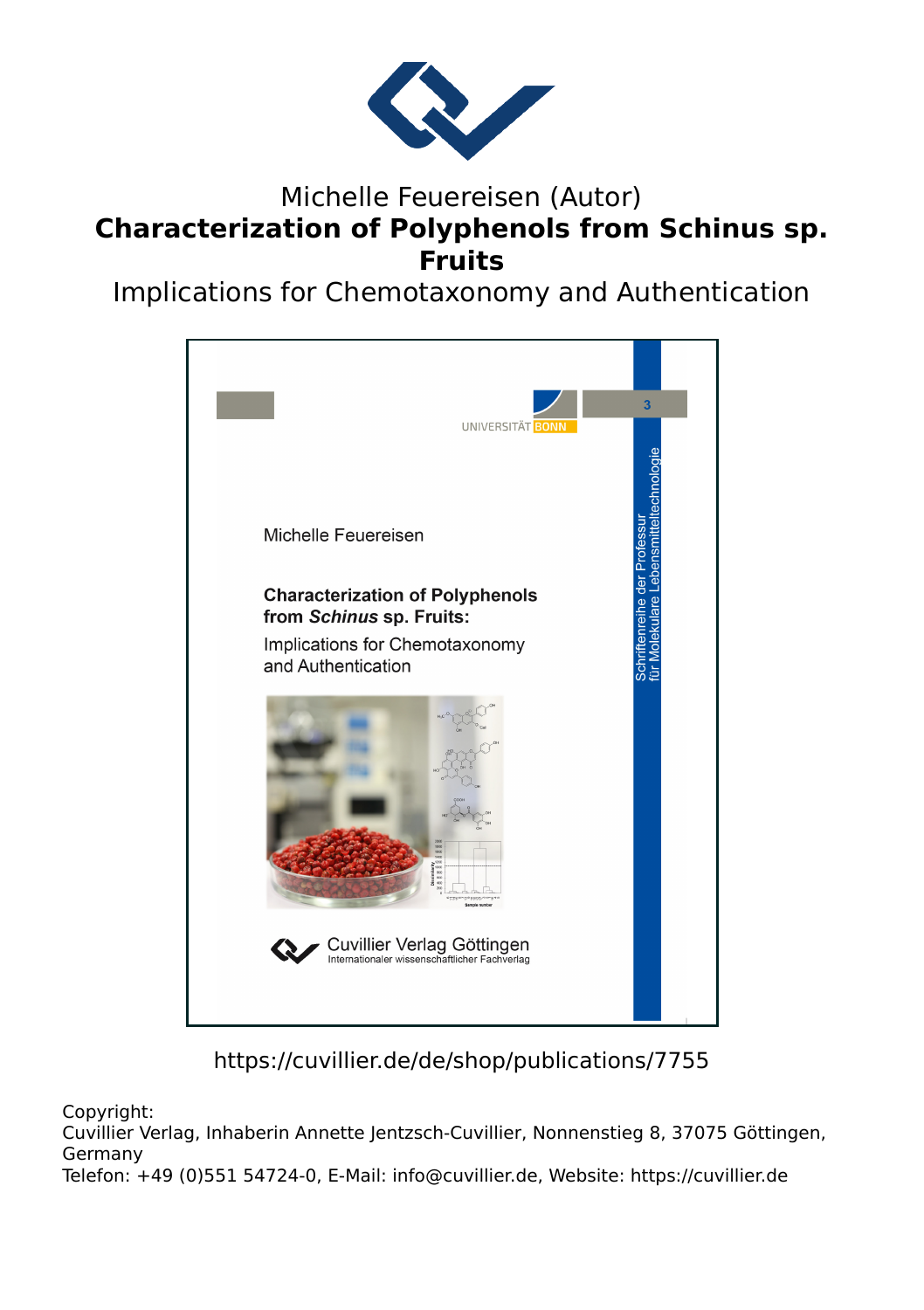## **Table of contents**

| $\mathbf 1$    | Need for new and natural bio-functional and techno-functional compounds. 1 |    |  |  |  |
|----------------|----------------------------------------------------------------------------|----|--|--|--|
| $\overline{2}$ |                                                                            |    |  |  |  |
| 3              |                                                                            |    |  |  |  |
| $\overline{4}$ |                                                                            |    |  |  |  |
| 5              |                                                                            |    |  |  |  |
| 6              |                                                                            |    |  |  |  |
|                |                                                                            |    |  |  |  |
|                | <b>Characterization of Phenolic Compounds in Brazilian Pepper (Schinus</b> |    |  |  |  |
|                |                                                                            |    |  |  |  |
| 1              |                                                                            | 34 |  |  |  |
| $\overline{2}$ |                                                                            |    |  |  |  |
| 3              |                                                                            |    |  |  |  |
|                |                                                                            |    |  |  |  |
| 49             |                                                                            |    |  |  |  |

 $\infty$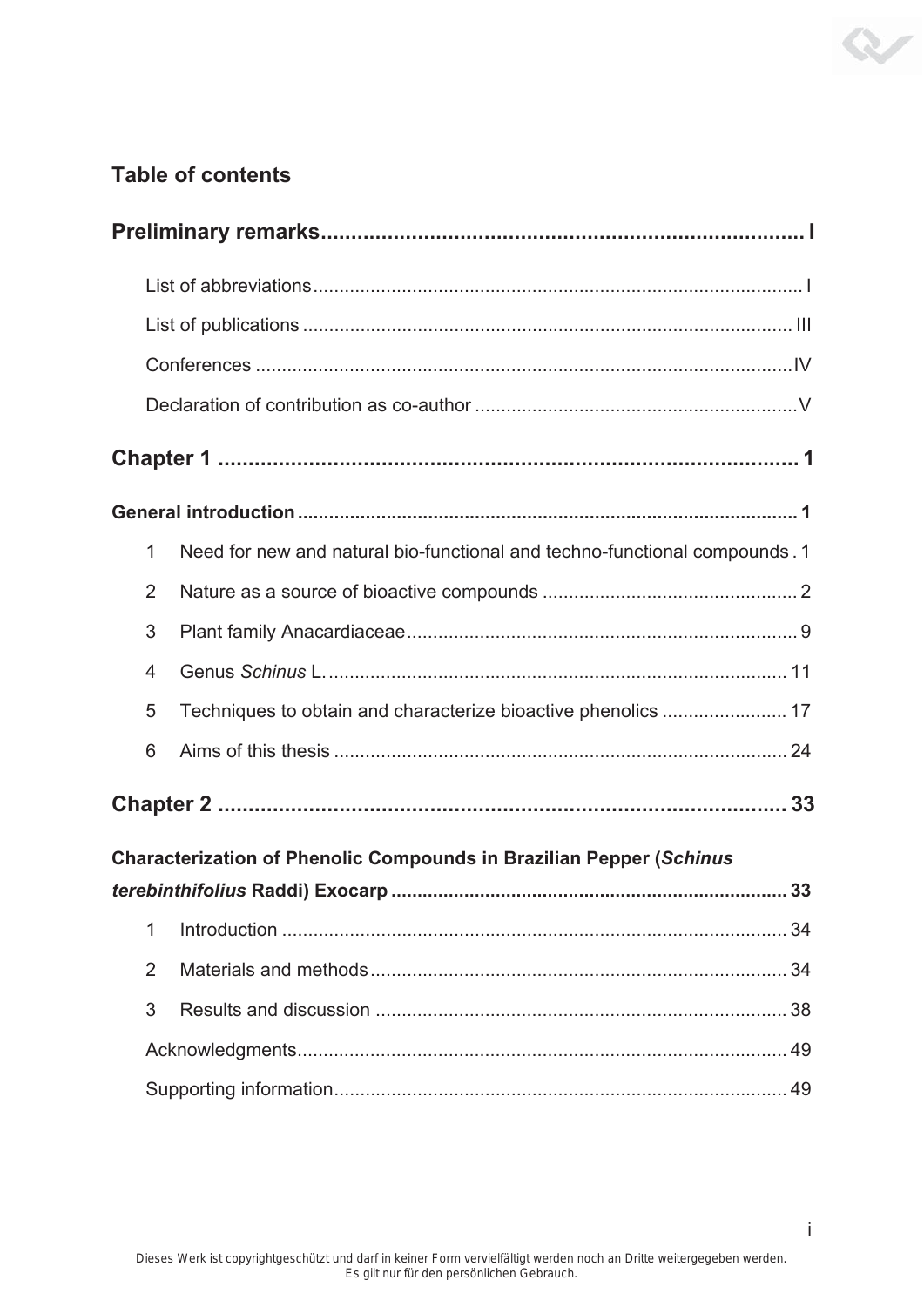| Differentiation of Brazilian Peppertree (Schinus terebinthifolius Raddi) and<br>Peruvian Peppertree (Schinus molle L.) Fruits by UHPLC-UV-MS Analysis of |                |                                                                                 |  |  |  |  |  |
|----------------------------------------------------------------------------------------------------------------------------------------------------------|----------------|---------------------------------------------------------------------------------|--|--|--|--|--|
|                                                                                                                                                          |                |                                                                                 |  |  |  |  |  |
|                                                                                                                                                          | $\mathbf{1}$   |                                                                                 |  |  |  |  |  |
|                                                                                                                                                          | $\overline{2}$ |                                                                                 |  |  |  |  |  |
|                                                                                                                                                          | 3              |                                                                                 |  |  |  |  |  |
|                                                                                                                                                          |                |                                                                                 |  |  |  |  |  |
|                                                                                                                                                          |                |                                                                                 |  |  |  |  |  |
| Pressurized liquid extraction of anthocyanins and biflavonoids from Schinus                                                                              |                |                                                                                 |  |  |  |  |  |
|                                                                                                                                                          |                |                                                                                 |  |  |  |  |  |
|                                                                                                                                                          | $\mathbf{1}$   |                                                                                 |  |  |  |  |  |
|                                                                                                                                                          | $\overline{2}$ |                                                                                 |  |  |  |  |  |
|                                                                                                                                                          | 3              |                                                                                 |  |  |  |  |  |
|                                                                                                                                                          | 4              |                                                                                 |  |  |  |  |  |
|                                                                                                                                                          |                |                                                                                 |  |  |  |  |  |
| 99                                                                                                                                                       |                |                                                                                 |  |  |  |  |  |
|                                                                                                                                                          |                |                                                                                 |  |  |  |  |  |
|                                                                                                                                                          | 1              |                                                                                 |  |  |  |  |  |
|                                                                                                                                                          | $\overline{2}$ |                                                                                 |  |  |  |  |  |
|                                                                                                                                                          | 3              | Chemotaxonomic implications and features of the Anacardiaceae  103              |  |  |  |  |  |
|                                                                                                                                                          | 4              | Multivariate optimization of extract yield based on identified polyphenols. 105 |  |  |  |  |  |
|                                                                                                                                                          | 5              |                                                                                 |  |  |  |  |  |
|                                                                                                                                                          | 6              | Potential of Schinus terebinthifolius as a source of bioactive and              |  |  |  |  |  |
|                                                                                                                                                          |                |                                                                                 |  |  |  |  |  |
|                                                                                                                                                          |                |                                                                                 |  |  |  |  |  |
| jj.                                                                                                                                                      |                |                                                                                 |  |  |  |  |  |

V